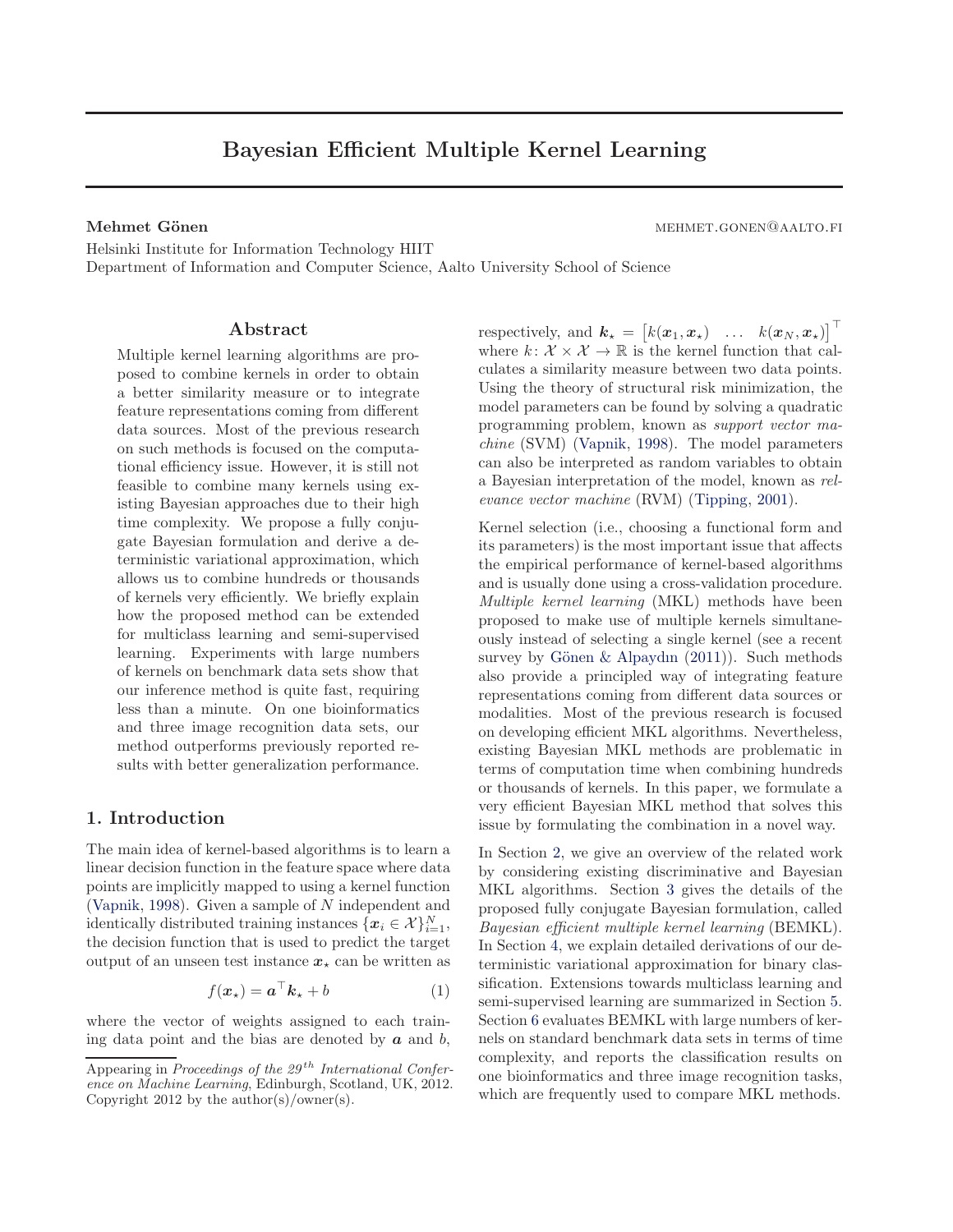# <span id="page-1-0"></span>2. Related Work

MKL algorithms basically replace the kernel in [\(1\)](#page-0-0) with a combined kernel calculated as a function of the input kernels. The most common combination is to use a weighted sum of P kernels  $\{k_m : \mathcal{X} \times \mathcal{X} \to \mathbb{R}\}_{m=1}^P$ :

$$
f(\boldsymbol{x}_{\star}) = \boldsymbol{a}^{\top} \underbrace{\left(\sum_{m=1}^{P} e_{m} \boldsymbol{k}_{m,\star}\right)}_{\boldsymbol{k}_{e,\star}} + b
$$

where the vector of kernel weights is denoted by  $e$ and  $\boldsymbol{k}_{m,\star} = \begin{bmatrix} k_m(\boldsymbol{x}_1, \boldsymbol{x}_\star) & \dots & k_m(\boldsymbol{x}_N, \boldsymbol{x}_\star) \end{bmatrix}^\top$ . Existing MKL algorithms with a weighted sum differ in the way that they formulate restrictions on the kernel weights: arbitrary weights (i.e., linear sum), nonnegative weights (i.e., conic sum), or weights on a simplex (i.e., convex sum).

[Bach et al.](#page-7-0) [\(2004\)](#page-7-0) formulate the problem as a secondorder cone programming (SCOP) problem, which is formulated as a semidefinite programming problem previously by [Lanckriet et al.](#page-7-0) [\(2004\)](#page-7-0). However, SCOP can only be solved for medium-scale problems efficiently. [Sonnenburg et al.](#page-7-0) [\(2006\)](#page-7-0) reinterpret the problem as a semi-infinite linear programming (SILP) problem, which can be applied to large-scale data sets. [Rakotomamonjy et al.](#page-7-0) [\(2008\)](#page-7-0) develop a simple MKL algorithm using a sub-gradient descent (SD) approach, which is faster than SILP method. Later, [Xu et al.](#page-7-0) [\(2009](#page-7-0)) extend the level method, which is originally designed for optimizing non-smooth objective functions, to obtain a very efficient MKL algorithm that carries flavors from both SILP and SD approaches but outperforms them in terms of computation time.

The aforementioned methods tend to produce sparse kernel combinations, which corresponds to using the  $\ell_1$ -norm on the kernel weights. Sparsity at the kernel level may harm the generalization performance of the learner and using non-sparse kernel combinations (e.g., the  $\ell_2$ -norm) may be a better choice [\(Cortes et al.](#page-7-0), [2009\)](#page-7-0). [Varma & Babu](#page-7-0) [\(2009\)](#page-7-0) propose a generalized MKL algorithm that can use any differentiable and continuous regularization term on the kernel weights. This also allows us to integrate prior knowledge about the kernels to the model. [Xu et al.](#page-7-0) [\(2010\)](#page-7-0) and [Kloft et al.](#page-7-0) [\(2011\)](#page-7-0) independently and in parallel develop an MKL algorithm with the  $\ell_p$ -norm  $(p \geq 1)$ on the kernel weights. This method has a closed-form update rule for the kernel weights and requires only an SVM solver for optimization. Sequential minimal optimization (SMO) algorithm is the most commonly used method for solving SVM problems and efficiently scales to large problems. [Vishwanathan et al.](#page-7-0) [\(2010\)](#page-7-0)

propose a very efficient method, called SMO-MKL, to train  $\ell_p$ -norm  $(p > 1)$  MKL models with squared norm as the regularization term using SMO algorithm for solving MKL problem directly instead of solving intermediate SVMs at each iteration.

Most of the discriminative MKL algorithms are developed for binary classification. One-versus-all or oneversus-other strategies can be employed to get multiclass learners. However, there are also some direct formulations for multiclass learning. [Zien & Ong](#page-7-0) [\(2007](#page-7-0)) give a multiclass MKL algorithm by formulating the problem as an SILP and show that their method is equivalent to multiclass generalizations of [Bach et al.](#page-7-0) [\(2004\)](#page-7-0) and [Sonnenburg et al.](#page-7-0) [\(2006\)](#page-7-0). [Gehler & Nowozin](#page-7-0) [\(2009\)](#page-7-0) propose a boosting-type MKL algorithm that combines outputs calculated from each kernel separately and obtain better results than MKL algorithms with SILP and SD approaches on image recognition problems.

[Girolami & Rogers](#page-7-0) [\(2005\)](#page-7-0) present Bayesian MKL algorithms for regression and binary classification using hierarchical models. [Damoulas & Girolami](#page-7-0) [\(2008\)](#page-7-0) give a multiclass MKL formulation using a very similar hierarchical model. The combined kernel in these two studies is defined as a convex sum of the input kernels using a Dirichlet prior on the kernel weights. As a consequence of the nonconjugacy between Dirichlet and normal distributions, they choose to use an importance sampling scheme to update the kernel weights when deriving variational approximations. Recently, [Zhang et al.](#page-7-0) [\(2011](#page-7-0)) propose a fully Bayesian inference methodology for extending generalized linear models to kernelized models using a Markov chain Monte Carlo (MCMC) approach. The main issue with these approaches is that they depend on some sampling strategy and may not be trained in a reasonable time when the number of kernels is large.

[Girolami & Zhong](#page-7-0) [\(2007\)](#page-7-0) formulate a Gaussian process (GP) variant that uses multiple covariances (i.e., kernels) for multiclass classification using a variational approximation or expectation propagation scheme, which requires an MCMC sub-sampler for the covariance weights. Titsias  $&$  Lázaro-Gredilla [\(2011](#page-7-0)) propose a multitask GP model that combines a common set of GP functions (i.e., information sharing between the tasks) defined over multiple covariances with taskdependent weights whose sparsity is tuned using the spike and slab prior. A variational approximation approach is derived for an efficient inference scheme.

Our main motivation for this work is to formulate an efficient Bayesian inference approach without resorting to expensive sampling procedures.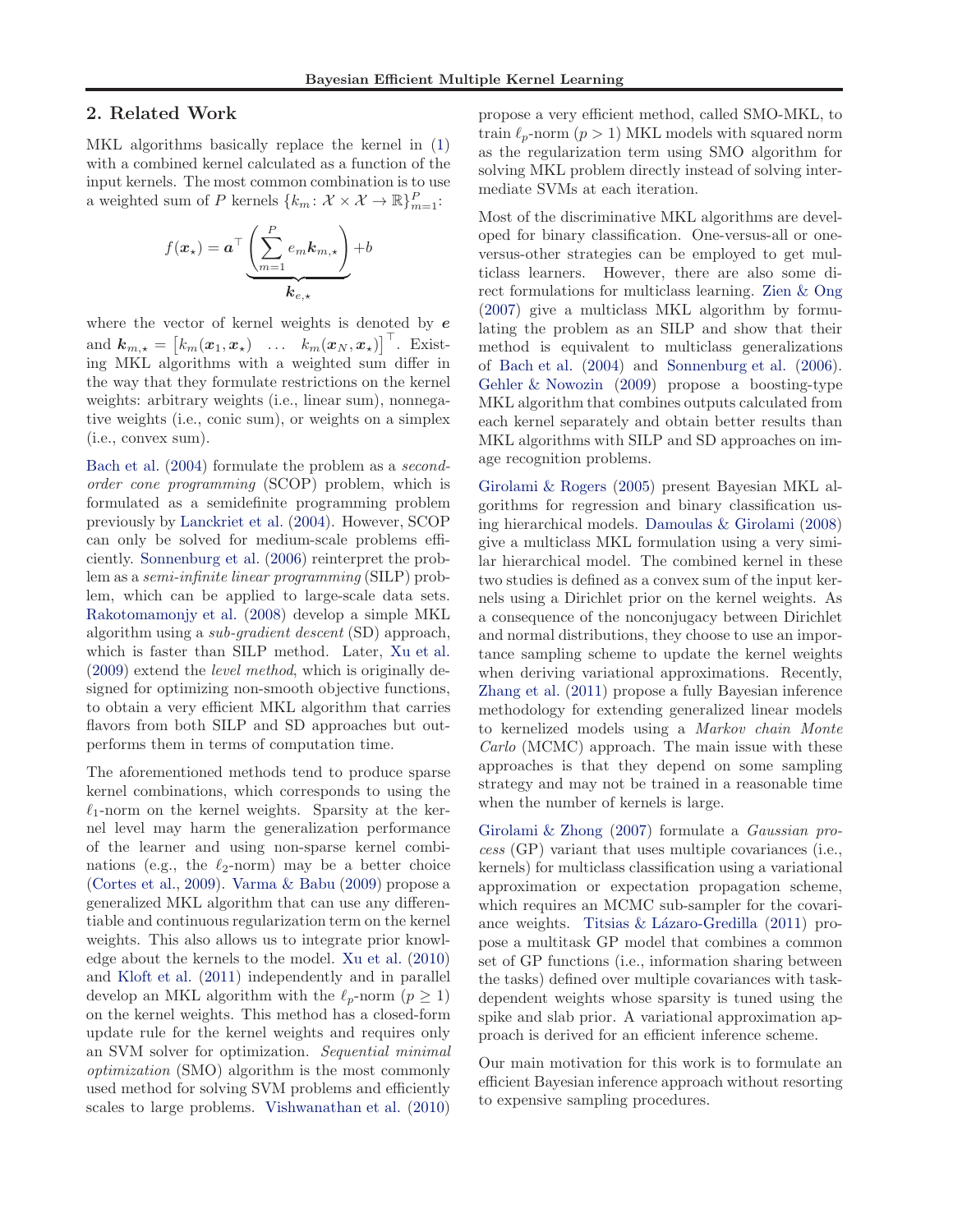# <span id="page-2-0"></span>3. Bayesian Efficient Multiple Kernel Learning

In order to obtain an efficient Bayesian MKL algorithm, we formulate a fully conjugate probabilistic model and develop a deterministic variational approximation mechanism for inference. We give the details for binary classification, but the same model can easily be extended to regression.

Figure 1 illustrates the proposed probabilistic model for binary classification with a graphical model. The main idea is to calculate intermediate outputs from each kernel using the same set of weight parameters and to combine these outputs using the kernel weights and the bias to estimate the classification score. Different from earlier probabilistic MKL approaches such as [Girolami & Rogers](#page-7-0) [\(2005\)](#page-7-0) and [Damoulas & Girolami](#page-7-0) [\(2008](#page-7-0)), our method has two key properties that enable us to perform efficient inference: (a) Intermediate outputs calculated using the input kernels are introduced. (b) Kernel weights are assumed to be normally distributed without enforcing any constraints on them.



Figure 1. Bayesian efficient MKL for binary classification.

The notation we use throughout the rest of the manuscript is as follows:  $N$  and  $P$  represent the numbers of training instances and input kernels, respectively. The  $N \times N$  kernel matrices are denoted by  $\mathbf{K}_m$ , where the columns of  $\mathbf{K}_m$  by  $\mathbf{k}_{m,i}$  and the rows of  $\mathbf{K}_m$  by  $\mathbf{k}_m^i$ . The  $N \times 1$  vectors of weight parameters  $a_i$  and their priors  $\lambda_i$  are denoted by **a** and  $\lambda$ , respectively. The  $P \times N$  matrix of intermediate outputs  $g_i^m$  is represented as **G**, where the columns of **G** as  $g_i$  and the rows of **G** as  $g^m$ . The bias parameter and its prior are denoted by b and  $\gamma$ , respectively. The  $P \times 1$  vectors of kernel weights  $e_m$  and their priors  $\omega_m$  are denoted by **e** and  $\omega$ , respectively. The  $N \times 1$  vector of auxiliary variables  $f_i$  is represented as  $f$ . The  $N \times 1$  vector of associated class labels is represented as y, where each element  $y_i \in \{-1, +1\}.$ 

As short-hand notations, all priors in the model are denoted by  $\Xi = \{\gamma, \lambda, \omega\}$ , where the remaining variables by  $\Theta = \{a, b, e, f, G\}$  and the hyper-parameters by  $\zeta = {\alpha_{\gamma}, \beta_{\gamma}, \alpha_{\lambda}, \beta_{\lambda}, \alpha_{\omega}, \beta_{\omega}}$ . Dependence on  $\zeta$  is omitted for clarity throughout the manuscript.

The distributional assumptions of our proposed model are defined as

$$
\lambda_i \sim \mathcal{G}(\lambda_i; \alpha_{\lambda}, \beta_{\lambda}) \qquad \forall i
$$
  
\n
$$
a_i | \lambda_i \sim \mathcal{N}(a_i; 0, \lambda_i^{-1}) \qquad \forall i
$$
  
\n
$$
g_i^m | \mathbf{a}, \mathbf{k}_{m,i} \sim \mathcal{N}(g_i^m; \mathbf{a}^\top \mathbf{k}_{m,i}, 1) \qquad \forall (m, i)
$$
  
\n
$$
\gamma \sim \mathcal{G}(\gamma; \alpha_{\gamma}, \beta_{\gamma})
$$
  
\n
$$
b | \gamma \sim \mathcal{N}(b; 0, \gamma^{-1})
$$
  
\n
$$
\omega_m \sim \mathcal{G}(\omega_m; \alpha_{\omega}, \beta_{\omega}) \qquad \forall m
$$
  
\n
$$
e_m | \omega_m \sim \mathcal{N}(e_m; 0, \omega_m^{-1}) \qquad \forall m
$$
  
\n
$$
f_i | b, \mathbf{e}, \mathbf{g}_i \sim \mathcal{N}(f_i; \mathbf{e}^\top \mathbf{g}_i + b, 1) \qquad \forall i
$$
  
\n
$$
y_i | f_i \sim \delta(f_i y_i > \nu) \qquad \forall i
$$

where the auxiliary variables between the intermediate outputs and the class labels are introduced to make the inference procedures efficient [\(Albert & Chib](#page-7-0), [1993\)](#page-7-0), and the margin parameter  $\nu$  is introduced to resolve the scaling ambiguity issue and to place a low-density region between two classes, similar to the margin idea in SVMs, which is generally used for semi-supervised learning [\(Lawrence & Jordan,](#page-7-0) [2005\)](#page-7-0).  $\mathcal{N}(\cdot; \boldsymbol{\mu}, \boldsymbol{\Sigma})$  represents the normal distribution with the mean vector  $\mu$  and the covariance matrix  $\Sigma$ .  $\mathcal{G}(\cdot; \alpha, \beta)$  denotes the gamma distribution with the shape parameter  $\alpha$  and the scale parameter  $β$ .  $δ(·)$  represents the Kronecker delta function that returns 1 if its argument is true and 0 otherwise.

When we consider the random variables in our model as deterministic values, the auxiliary variable that corresponds to the decision function value in discriminative methods can be decomposed as

$$
f_{\star} = \mathbf{e}^{\top} \mathbf{g}_{\star} + b = \sum_{m=1}^{P} e_m g_{\star}^m + b = \sum_{m=1}^{P} e_m \mathbf{a}^{\top} \mathbf{k}_{m,\star} + b
$$

$$
= \mathbf{a}^{\top} \left( \sum_{m=1}^{P} e_m \mathbf{k}_{m,\star} \right) + b = \mathbf{a}^{\top} \mathbf{k}_{e,\star} + b
$$

where we see that the combined kernel in our model can be expressed as a linear sum of the input kernels.

Note that sample-level sparsity can be tuned by assigning suitable values to the hyper-parameters  $(\alpha_{\lambda}, \beta_{\lambda})$ as in RVMs [\(Tipping,](#page-7-0) [2001\)](#page-7-0). Kernel-level sparsity can also be tuned by changing the hyper-parameters  $(\alpha_{\omega}, \beta_{\omega})$ . Sparsity-inducing gamma priors can simulate the  $\ell_1$ -norm on the kernel weights, whereas uninformative priors simulate the  $\ell_2$ -norm.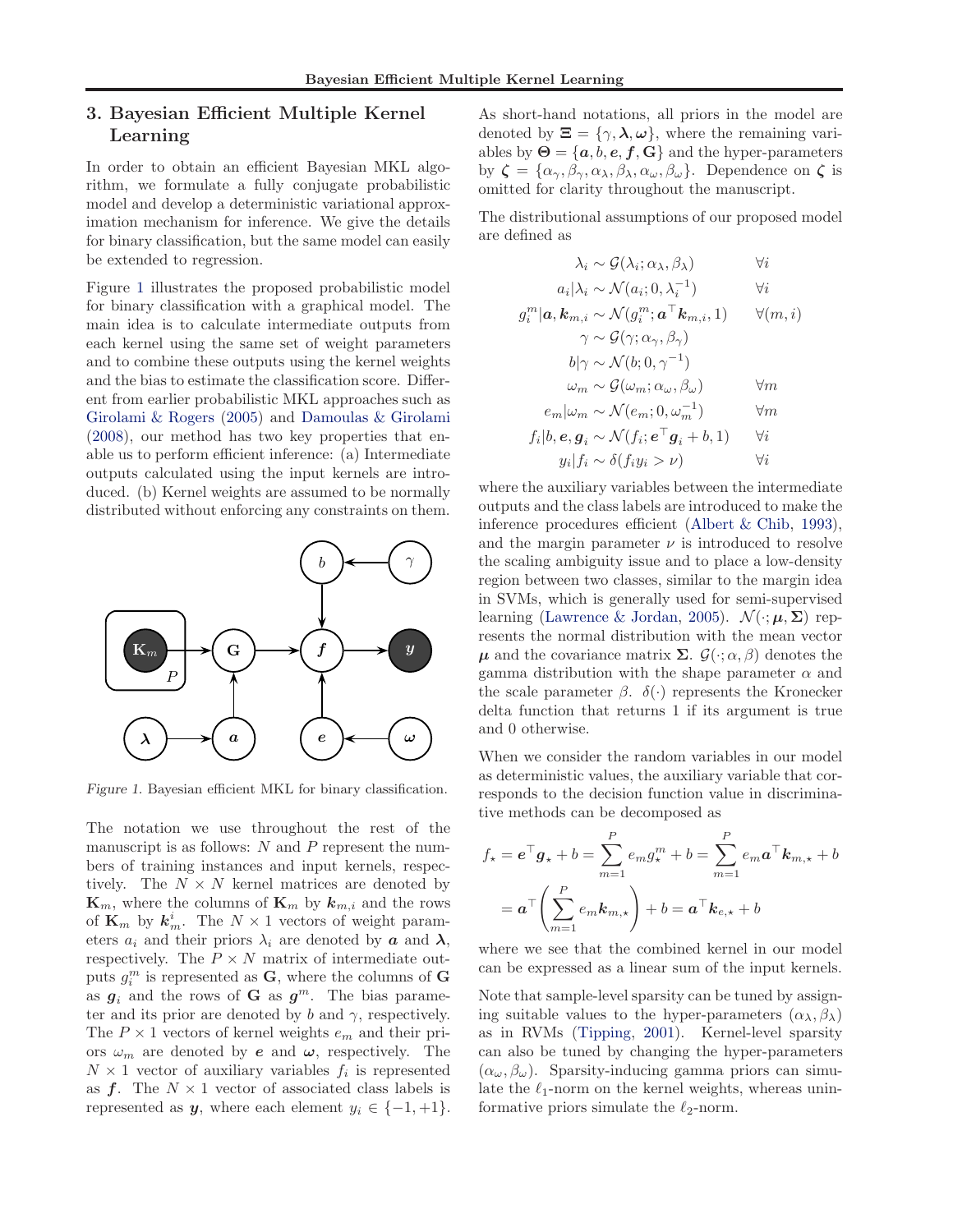# <span id="page-3-0"></span>4. Efficient Inference Using Variational Approximation

Exact inference for our probabilistic model is intractable and using a Gibbs sampling approach is computationally expensive [\(Gelfand & Smith](#page-7-0), [1990\)](#page-7-0). We instead formulate a deterministic variational approximation, which is more efficient in terms of computation time. The variational methods use a lower bound on the marginal likelihood using an ensemble of factored posteriors to find the joint parameter distribution [\(Beal,](#page-7-0) [2003\)](#page-7-0). We can write the factorable ensemble approximation of the required posterior as

$$
p(\mathbf{\Theta}, \mathbf{\Xi} | {\{\mathbf{K}_{m}\}}_{m=1}^{P}, \mathbf{y}) \approx q(\mathbf{\Theta}, \mathbf{\Xi}) = \qquad \qquad \qquad \qquad q(\mathbf{\lambda}) q(\mathbf{a}) q(\mathbf{G}) q(\gamma) q(\boldsymbol{\omega}) q(\boldsymbol{b}, \boldsymbol{e}) q(\boldsymbol{f})
$$

and define each factor in the ensemble just like its full conditional distribution:

$$
q(\lambda) = \prod_{i=1}^{N} \mathcal{G}(\lambda_i; \alpha(\lambda_i), \beta(\lambda_i))
$$
  
\n
$$
q(\mathbf{a}) = \mathcal{N}(\mathbf{a}; \mu(\mathbf{a}), \Sigma(\mathbf{a}))
$$
  
\n
$$
q(\mathbf{G}) = \prod_{i=1}^{N} \mathcal{N}(\mathbf{g}_i; \mu(\mathbf{g}_i), \Sigma(\mathbf{g}_i))
$$
  
\n
$$
q(\gamma) = \mathcal{G}(\gamma; \alpha(\gamma), \beta(\gamma))
$$
  
\n
$$
q(\omega) = \prod_{m=1}^{P} \mathcal{G}(\omega_m; \alpha(\omega_m), \beta(\omega_m))
$$
  
\n
$$
q(b, \mathbf{e}) = \mathcal{N}\left(\begin{bmatrix} b \\ e \end{bmatrix}; \mu(b, \mathbf{e}), \Sigma(b, \mathbf{e})\right)
$$
  
\n
$$
q(\mathbf{f}) = \prod_{i=1}^{N} \mathcal{TN}(f_i; \mu(f_i), \Sigma(f_i), \rho(f_i))
$$

where  $\alpha(\cdot)$ ,  $\beta(\cdot)$ ,  $\mu(\cdot)$ , and  $\Sigma(\cdot)$  denote the shape parameter, the scale parameter, the mean vector, and the covariance matrix for their arguments, respectively.  $\mathcal{TN}(\cdot;\mu,\Sigma,\rho(\cdot))$  denotes the truncated normal distribution with the mean vector  $\mu$ , the covariance matrix  $\Sigma$ , and the truncation rule  $\rho(\cdot)$  such that  $\mathcal{TN}(\cdot;\mu,\Sigma,\rho(\cdot)) \propto \mathcal{N}(\cdot;\mu,\Sigma)$  if  $\rho(\cdot)$  is true and  $\mathcal{TN}(\cdot;\mu,\Sigma,\rho(\cdot))=0$  otherwise.

We can bound the marginal likelihood using Jensen's inequality:

$$
\log p(\mathbf{y}|\{\mathbf{K}_m\}_{m=1}^P) \ge
$$
  
\n
$$
\mathrm{E}_{q(\mathbf{\Theta}, \mathbf{\Xi})}[\log p(\mathbf{y}, \mathbf{\Theta}, \mathbf{\Xi}|\{\mathbf{K}_m\}_{m=1}^P)] - \mathrm{E}_{q(\mathbf{\Theta}, \mathbf{\Xi})}[\log q(\mathbf{\Theta}, \mathbf{\Xi})]
$$
 (2)

and optimize this bound by maximizing with respect to each factor separately until convergence. The approximate posterior distribution of a specific factor  $\tau$  can be found as

$$
q(\boldsymbol{\tau}) \propto \exp(\mathrm{E}_{q(\{\boldsymbol{\Theta}, \boldsymbol{\Xi}\}\setminus \boldsymbol{\tau})}[\log p(\boldsymbol{y}, \boldsymbol{\Theta}, \boldsymbol{\Xi}|\{\mathbf{K}_m\}_{m=1}^P)]).
$$

For our model, thanks to the conjugacy, the resulting approximate posterior distribution of each factor follows the same distribution as the corresponding factor.

#### 4.1. Inference Details

The approximate posterior distributions of the precision priors can be found as

$$
q(\lambda) = \prod_{i=1}^{N} \mathcal{G}\left(\lambda_i; \alpha_{\lambda} + \frac{1}{2}, \left(\frac{1}{\beta_{\lambda}} + \frac{\tilde{a}_i^2}{2}\right)^{-1}\right)
$$

$$
q(\gamma) = \mathcal{G}\left(\gamma; \alpha_{\gamma} + \frac{1}{2}, \left(\frac{1}{\beta_{\gamma}} + \frac{\tilde{b}^2}{2}\right)^{-1}\right)
$$

$$
q(\omega) = \prod_{m=1}^{P} \mathcal{G}\left(\omega_m; \alpha_{\omega} + \frac{1}{2}, \left(\frac{1}{\beta_{\omega}} + \frac{\tilde{e}_m^2}{2}\right)^{-1}\right)
$$

where the tilde notation denotes the posterior expectations as usual, i.e.,  $h(\tau) = \mathbb{E}_{q(\tau)}[h(\tau)].$ 

The approximate posterior distribution of the weight parameters is a multivariate normal distribution:

$$
q(\boldsymbol{a}) = \mathcal{N}\left(\boldsymbol{a}; \Sigma(\boldsymbol{a}) \left(\sum_{m=1}^{P} \mathbf{K}_{m}(\widetilde{\boldsymbol{g}^{m}})^{\top}\right), \left(\text{diag}(\widetilde{\boldsymbol{\lambda}}) + \sum_{m=1}^{P} \mathbf{K}_{m} \mathbf{K}_{m}^{\top}\right)^{-1}\right).
$$
 (3)

The approximate posterior distribution of the intermediate outputs can be found as a product of multivariate normal distributions:

$$
q(\mathbf{G}) = \prod_{i=1}^{N} \mathcal{N}\left(g_i; \Sigma(g_i) \left(\begin{bmatrix} \mathbf{k}_1^i \\ \vdots \\ \mathbf{k}_P^i \end{bmatrix} \widetilde{a} + \widetilde{f}_i \widetilde{e} - \widetilde{be} \right), \left( \mathbf{I} + \widetilde{ee^{\top}} \right)^{-1} \right).
$$

The approximate posterior distribution of the bias and the kernel weights can be formulated as a multivariate normal distribution:

$$
q(b, e) = \mathcal{N}\left(\begin{bmatrix} b \\ e \end{bmatrix}; \Sigma(b, e) \begin{bmatrix} \mathbf{1}^{\top} \tilde{\mathbf{f}} \\ \tilde{\mathbf{G}} \tilde{\mathbf{f}} \end{bmatrix}, \begin{bmatrix} \tilde{\mathbf{f}} + N & \mathbf{1}^{\top} \tilde{\mathbf{G}}^{\top} \\ \tilde{\mathbf{G}} \mathbf{1} & \text{diag}(\tilde{\boldsymbol{\omega}}) + \tilde{\mathbf{G}} \tilde{\mathbf{G}}^{\top} \end{bmatrix}^{-1}\right) (4)
$$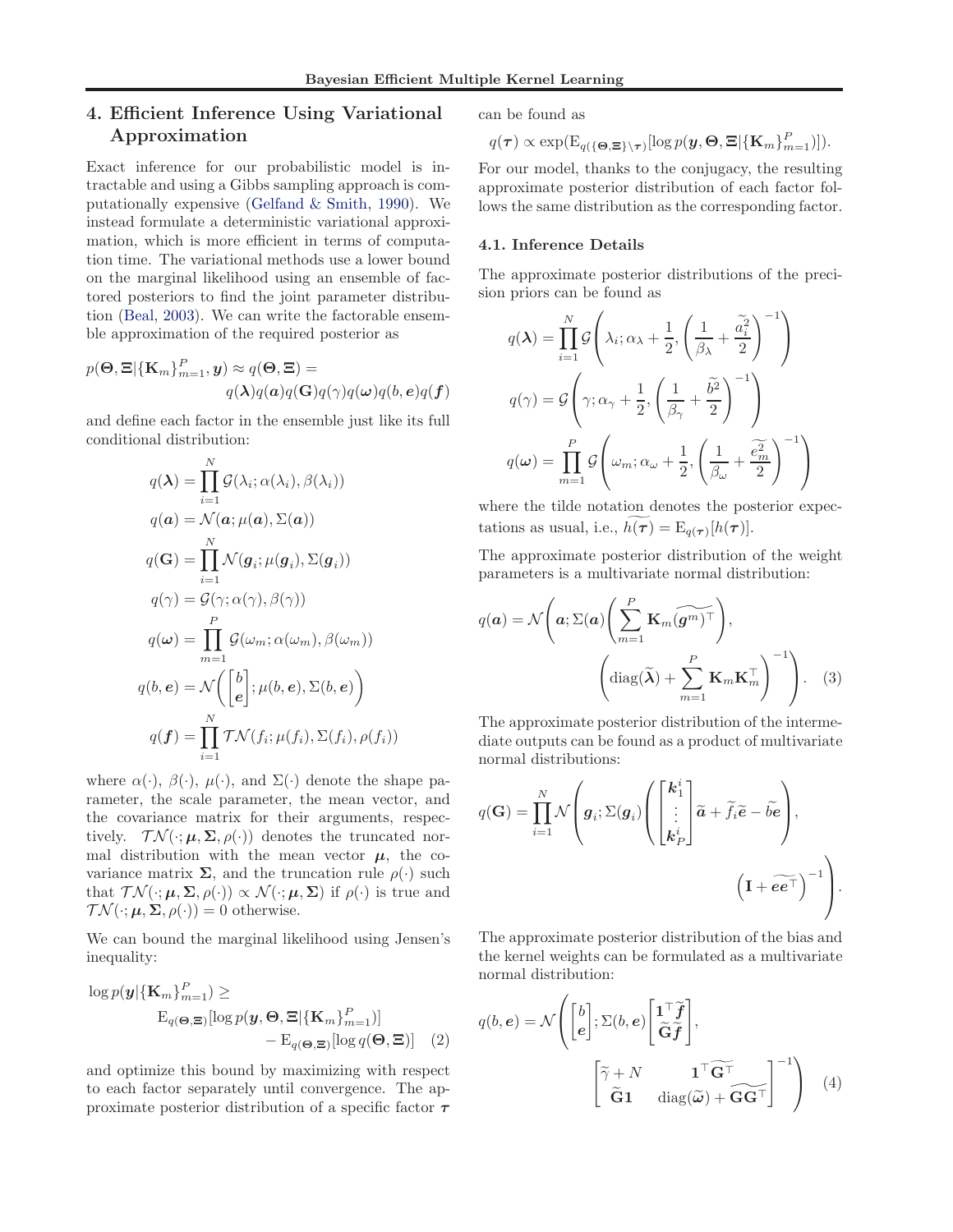<span id="page-4-0"></span>where we allow kernel weights to take negative values. If the kernel weights are restricted to be nonnegative, the approximation becomes a truncated multivariate distribution restricted to the nonnegative orthant except for the first dimension, which is used for the bias.

The approximate posterior distribution of the auxiliary variables is a product of truncated normal distributions given as

$$
q(\boldsymbol{f}) = \prod_{i=1}^{N} \mathcal{TN}(f_i; \widetilde{\boldsymbol{e}^{\top}} \widetilde{\boldsymbol{g}_i} + \widetilde{b}, 1, f_i y_i > \nu)
$$

where we need to find their posterior expectations to update the approximate posterior distributions of the intermediate outputs, the bias, and the kernel weights. Fortunately, the truncated normal distribution has a closed-form formula for its expectation.

 $\sum_{m=1}^{P} \mathbf{K}_{m} \mathbf{K}_{m}^{\top}$  in [\(3\)](#page-3-0) should be cached before starting inference to reduce the computational complexity. [\(3\)](#page-3-0) requires inverting an  $N \times N$  matrix for the covariance calculation, whereas [\(4\)](#page-3-0) requires inverting a  $(P+1) \times$  $(P + 1)$  matrix. One of these two updates dominates the running time depending on whether  $N > P$ .

### 4.2. Convergence

The inference mechanism sequentially updates the approximate posterior distributions of the model parameters and the latent variables until convergence, which can be checked by monitoring the lower bound in [\(2\)](#page-3-0). The first term of the lower bound corresponds to the sum of exponential form expectations of the distributions in the joint likelihood. The second term is the sum of negative entropies of the approximate posteriors in the ensemble. The only nonstandard distribution in these terms is the truncated normal distribution used for the auxiliary variables; nevertheless, the truncated normal distribution has a closed-form formula also for its entropy. Exact form of the variational lower bound can be found in the supplementary material available at [http://users.ics.aalto.](http://users.ics.aalto.fi/gonen/bemkl/) [fi/gonen/bemkl/](http://users.ics.aalto.fi/gonen/bemkl/).

#### 4.3. Prediction

We can replace  $p(\boldsymbol{a}|\{\mathbf{K}_m\}_{m=1}^P,\boldsymbol{y})$  with its approximate posterior distribution  $q(a)$  and obtain the predictive distribution of the intermediate outputs  $g<sub>\star</sub>$  for a new data point as

$$
p(\boldsymbol{g}_{\star}|\{\boldsymbol{k}_{m,\star}, \mathbf{K}_{m}\}_{m=1}^{P}, \boldsymbol{y}) =
$$
  

$$
\prod_{m=1}^{P} \mathcal{N}(g_{\star}^{m}; \mu(\boldsymbol{a})^{\top} \boldsymbol{k}_{m,\star}, 1 + \boldsymbol{k}_{m,\star}^{\top} \Sigma(\boldsymbol{a}) \boldsymbol{k}_{m,\star}).
$$

The predictive distribution of the auxiliary variable  $f_{\star}$  can also be found by replacing  $p(b, e | {\bf{K}}_m)_{m=1}^P, y)$ with its approximate posterior distribution  $q(b, e)$ :

$$
p(f_{\star}|\mathbf{g}_{\star}, \{\mathbf{K}_m\}_{m=1}^P, \mathbf{y}) = \mathcal{N}\left(f_{\star}; \mu(b, \mathbf{e})^{\top} \begin{bmatrix} 1 \\ \mathbf{g}_{\star} \end{bmatrix}, 1 + \begin{bmatrix} 1 & \mathbf{g}_{\star} \end{bmatrix} \Sigma(b, \mathbf{e}) \begin{bmatrix} 1 \\ \mathbf{g}_{\star} \end{bmatrix}\right)
$$

and the predictive distribution of the class label  $y_{\star}$  can be formulated using the auxiliary variable distribution:

$$
p(y_{\star} = +1 | \{\mathbf{k}_{m,\star}, \mathbf{K}_m\}_{m=1}^P, \mathbf{y}) = \mathcal{Z}_{\star}^{-1} \Phi\left(\frac{\mu(f_{\star}) - \nu}{\Sigma(f_{\star})}\right)
$$

where  $\mathcal{Z}_{\star}$  is the normalization coefficient calculated for the test data point and  $\Phi(\cdot)$  is the standardized normal cumulative distribution function.

#### 5. Extensions

The proposed MKL method can be extended in several directions. We shortly explain two variants for multiclass learning and semi-supervised learning.

#### 5.1. Multiclass Learning

In multiclass learning, we consider classification problems with more than two classes. The easiest way is to train a distinct classifier for each class that separates this particular class from the remaining (i.e., one-versus-all classification). In this setup, for each classifier, we learn a different combined kernel function, which corresponds to using a different similarity measure. Instead, we can have different classifiers but use the same set of kernel weights for each of them [\(Rakotomamonjy et al.](#page-7-0), [2008](#page-7-0)). The inference details of our model with such an approach can be found in the supplementary material. Another possibility is to use multinomial probit in our model for multiclass classification as done by [Damoulas & Girolami](#page-7-0) [\(2008](#page-7-0)).

#### 5.2. Semi-Supervised Learning

In kernel-based discriminative learning framework, semi-supervised learning can be formulated as an integer programming problem, known as transductive SVMs [\(Vapnik,](#page-7-0) [1998\)](#page-7-0). Even though there are some approximation methods, the computational complexity of such models are significantly higher than that of fully supervised models. Considering this complexity issue, it may not be feasible to use discriminative MKL algorithms for semi-supervised learning. However, our proposed model can be modified to make use of unlabeled data with a slight increase in computational complexity using the low-density assumption [\(Lawrence & Jordan,](#page-7-0) [2005\)](#page-7-0).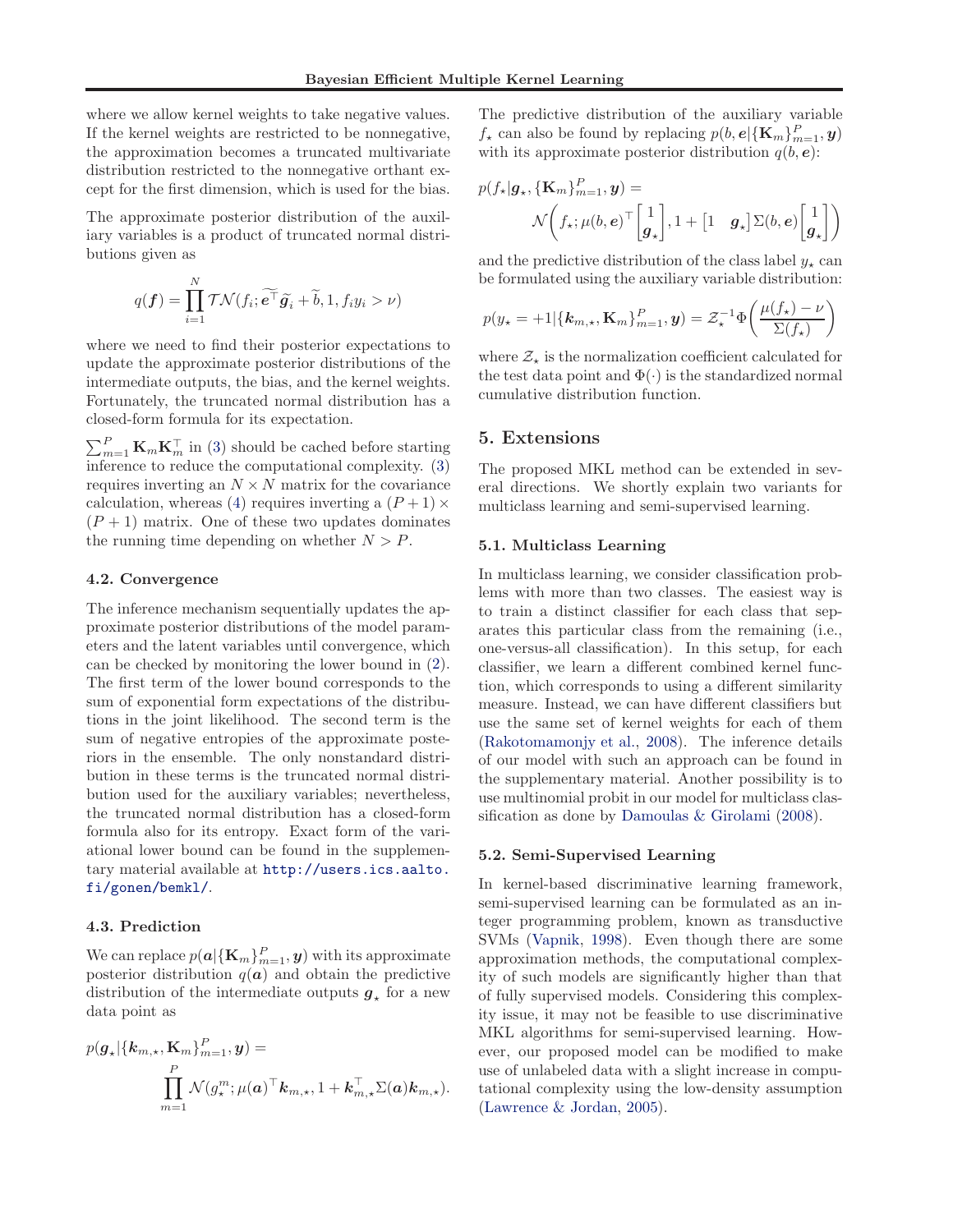# <span id="page-5-0"></span>6. Experiments

We first test our new algorithm BEMKL on benchmark data sets to show its computational efficiency. We then illustrate its generalization performance comparing it with previously reported MKL results on one bioinformatics and three image recognition data sets. We implement the proposed variational approximation for BEMKL in Matlab and our implementation is available at <http://users.ics.aalto.fi/gonen/bemkl/>.

#### 6.1. Experiments on Benchmark Data Sets

Our first set of experiments is designed to evaluate the running times of BEMKL. The experiments are performed on eight data sets from the UCI repository: breast, bupaliver, heart, ionosphere, pima, sonar, wdbc, and wpbc. For each data set, we take 20 replications, where we randomly select 70 per cent of the data set as the training set and use the remaining as the test set. The training set is normalized to have zero mean and unit standard deviation, and the test set is then normalized using the mean and the standard deviation of the training set.

We construct Gaussian kernels with 10 different widths  $({2^{-3}, 2^{-2}, \ldots, 2^{6}})$  and polynomial kernels with three different degrees  $({1, 2, 3})$  on all features and on each single feature, following the experimental settings of [Rakotomamonjy et al.](#page-7-0) [\(2008\)](#page-7-0), [Xu et al.](#page-7-0) [\(2009;](#page-7-0) [2010\)](#page-7-0), and [Vishwanathan et al.](#page-7-0) [\(2010\)](#page-7-0). All kernel matrices are normalized to have unit diagonal entries (i.e., spherical normalization) and precomputed before running the inference algorithm. The experiments are performed on a PC with 3.0GHz CPU and 4GB memory. We run BEMKL for two different sparsity levels on the kernel weights: sparse and non-sparse. The hyperparameter values for these scenarios are selected as  $(\alpha_{\lambda}, \beta_{\lambda}, \alpha_{\gamma}, \beta_{\gamma}, \alpha_{\omega}, \beta_{\omega}) = (1, 1, 1, 1, 10^{-10}, 10^{+10})$  and  $(\alpha_{\lambda}, \beta_{\lambda}, \alpha_{\gamma}, \beta_{\gamma}, \alpha_{\omega}, \beta_{\omega}) = (1, 1, 1, 1, 1, 1)$ , respectively. We take 200 iterations for variational inference scheme.

Table 1 lists the results obtained by BEMKL with two scenarios on benchmark data sets in terms of three different measures: the training time in seconds, the test accuracy, and the number of selected kernels. We see that our deterministic variational approximation for BEMKL takes less than a minute with large numbers of kernels, ranging from 91 to 793. The classification accuracy difference between sparse and non-sparse kernel combination is quite obvious for some data sets such as sonar in accordance with the previous studies. Using sparsity inducing priors on kernel weights clearly simulates the  $\ell_1$ -norm by eliminating most of the input kernels, whereas using uninformative priors picks much more kernels by simulating the  $\ell_2$ -norm.

Table 1. Experiments on benchmark data sets. The figures are averages and standard deviations over 20 replications. Here,  $N$  and  $P$  denote the numbers of training instances and input kernels, respectively.

|                                                                       | sparse                                                   | non-sparse                                                |
|-----------------------------------------------------------------------|----------------------------------------------------------|-----------------------------------------------------------|
| breast                                                                | $N = 478$                                                | $P = 130$                                                 |
| Training Time (sec)<br>Test Accuracy $(\%)$<br>Selected Kernel $(\#)$ | $18.86 \pm 0.24$<br>$96.80 \pm 1.02$<br>$34.35 \pm 2.46$ | $18.84 \pm 0.43$<br>$96.98 \pm 0.86$<br>$98.95 \pm 1.32$  |
| bupaliver                                                             | $N = 241$                                                | $P=91$                                                    |
| Training Time (sec)<br>Test Accuracy $(\%)$<br>Selected Kernel $(\#)$ | $3.83 \pm 0.03$<br>$68.41 \pm 4.28$<br>$18.40 \pm 2.62$  | $3.81 \pm 0.04$<br>$70.72 \pm 3.83$<br>$70.70 \pm 1.13$   |
| heart                                                                 | $N=189$                                                  | $P = 377$                                                 |
| Training Time (sec)<br>Test Accuracy $(\%)$<br>Selected Kernel $(\#)$ | $13.69 \pm 0.08$<br>$80.80 \pm 4.01$<br>$41.85 \pm 4.26$ | $13.58 \pm 0.09$<br>$81.36 \pm 4.70$<br>181.40±8.93       |
| ionosphere                                                            | $N = 245$                                                | $P = 442$                                                 |
| Training Time (sec)<br>Test Accuracy $(\%)$<br>Selected Kernel $(\#)$ | $22.72 \pm 0.05$<br>$92.03 \pm 1.72$<br>$41.90 \pm 4.42$ | $22.76 \pm 0.12$<br>$92.03 \pm 1.77$<br>$219.05 \pm 7.77$ |
| pima                                                                  | $N = 537$                                                | $P = 117$                                                 |
| Training Time (sec)<br>Test Accuracy $(\%)$<br>Selected Kernel $(\#)$ | $21.15 \pm 0.23$<br>$75.02 \pm 2.28$<br>$23.20 \pm 2.02$ | $20.94 \pm 0.22$<br>$74.96 \pm 2.08$<br>$79.55 \pm 2.93$  |
| sonar                                                                 | $N = 144$                                                | $P = 793$                                                 |
| Training Time (sec)<br>Test Accuracy $(\%)$<br>Selected Kernel $(\#)$ | $51.34 \pm 0.19$<br>$76.88 \pm 3.95$<br>$15.30 \pm 3.40$ | $51.51 \pm 0.10$<br>$82.81 \pm 4.12$<br>372.80±7.78       |
| wdbc                                                                  | $N = 398$                                                | $P = 403$                                                 |
| Training Time (sec)<br>Test Accuracy $(\%)$<br>Selected Kernel $(\#)$ | $41.31 \pm 0.21$<br>$95.70 \pm 2.32$<br>$35.65 \pm 2.28$ | $41.44 \pm 0.16$<br>$95.76 \pm 1.65$<br>$215.50 \pm 4.81$ |
| wpbc                                                                  | $N = 135$                                                | $P = 429$                                                 |
| Training Time (sec)<br>Test Accuracy $(\%)$<br>Selected Kernel $(\#)$ | $12.72 \pm 0.11$<br>$75.25 \pm 1.01$<br>$28.25 \pm 2.75$ | $12.67 \pm 0.23$<br>$73.64 \pm 2.66$<br>$220.10 \pm 9.83$ |

#### 6.2. Comparison on MKL Data Sets

We use four data sets that are previously used to compare MKL algorithms and have kernel matrices available for direct evaluation. Note that the results used for comparison may not be the best results reported on these data sets but we use the exact same kernel matrices that produce these results for our algorithm to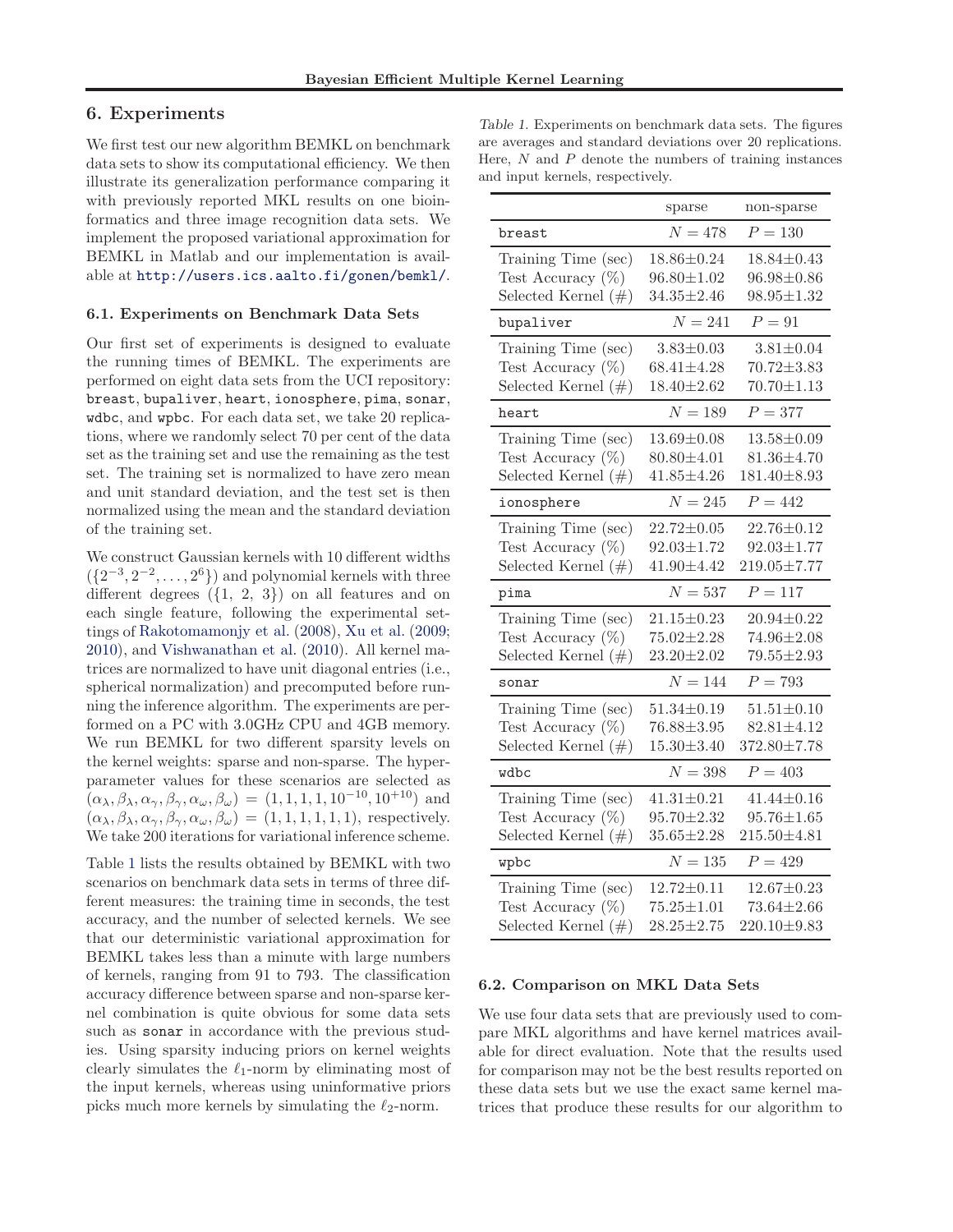Table 2. Performance comparison on Protein data set.

| Method                     | Test Accuracy  |
|----------------------------|----------------|
| Damoulas & Girolami (2008) | $68.1 \pm 1.2$ |
| BEMKL (one-versus-all)     | $71.5 \pm 0.1$ |
| BEMKL (multiclass)         | $71.2 + 0.2$   |

Table 3. Performance comparison on Flowers17 data set.

| Method                  | Test Accuracy  |
|-------------------------|----------------|
| Gehler & Nowozin (2009) | $85.5 \pm 3.0$ |
| BEMKL (one-versus-all)  | $85.6 \pm 1.2$ |
| BEMKL (multiclass)      | $85.9 \pm 1.2$ |

have comparable performance measures. These data sets have small numbers of kernels available and we do not force any sparsity on the kernel weights using an uninformative Gamma prior in accordance with the previous studies. All data sets consider multiclass classification problems and we report both one-versus-all and multiclass results for BEMKL.

## 6.2.1. Protein Fold Recognition Data Set

Protein data set considers 27 different fold types of 694 proteins (311 for training and 383 for testing) and it is available at [http://mkl.ucsd.edu/dataset/](http://mkl.ucsd.edu/dataset/protein-fold-prediction/) [protein-fold-prediction/](http://mkl.ucsd.edu/dataset/protein-fold-prediction/). There are 12 distinct feature representations summarizing protein characteristics. We construct 12 kernels on these representations and take 20 replications using the experimental procedure of [Damoulas & Girolami](#page-7-0) [\(2008](#page-7-0)). Table 2 gives the classification results on Protein data set. We see that BEMKL is significantly better than the probabilistic MKL method of [Damoulas & Girolami](#page-7-0) [\(2008\)](#page-7-0).

#### 6.2.2. OXFORD FLOWERS17 DATA SET

Flowers17 data set contains flower images from 17 different types with 80 images per class and it is available at [http://www.robots.ox.ac.uk/~vgg/data/](http://www.robots.ox.ac.uk/~vgg/data/flowers/17/) [flowers/17/](http://www.robots.ox.ac.uk/~vgg/data/flowers/17/). It also provides three predefined splits with 60 images for training and 20 images for testing from each class. There are seven precomputed distance matrices over different feature representations. These matrices are converted into kernels as  $k(\boldsymbol{x}_i, \boldsymbol{x}_j) = \exp(-d(\boldsymbol{x}_i, \boldsymbol{x}_j)/s)$  where s is the mean distance between training point pairs. The classification results on Flowers17 data set are shown in Table 3. BEMKL achieves higher average test accuracy with smaller standard deviation across splits than the boosting-type MKL algorithm of [Gehler & Nowozin](#page-7-0) [\(2009](#page-7-0)). We also see that using the same set of kernel weights for each class as in our multiclass formulation

Table 4. Performance comparison on Flowers102 data set.

| Method                                |                 | AUC EER Accuracy |
|---------------------------------------|-----------------|------------------|
| Titsias & Lázaro-Gredilla 0.952 0.107 |                 | 40.0             |
| (2011)<br>BEMKL (one-versus-all)      | 0.969 0.068     | 67.0             |
| BEMKL (multiclass)                    | $0.969$ $0.069$ | 68.9             |

Table 5. Performance comparison on Caltech101 data set.

| Method                    | Test Accuracy  |
|---------------------------|----------------|
| Varma $\&$ Babu (2009)    | $71.1 \pm 0.6$ |
| BEMKL (one-versus-all)    | $72.7 \pm 0.1$ |
| <b>BEMKL</b> (multiclass) | $73.1 \pm 0.1$ |

is better than learning separate sets of kernel weights as also observed by [Gehler & Nowozin](#page-7-0) [\(2009\)](#page-7-0).

#### 6.2.3. Oxford Flowers102 Data Set

Flowers102 data set contains flower images from 102 different types with more than 40 images per class and it is available at [http://www.robots.ox.ac.uk/](http://www.robots.ox.ac.uk/~vgg/data/flowers/102/) [~vgg/data/flowers/102/](http://www.robots.ox.ac.uk/~vgg/data/flowers/102/). There is a predefined split consisting of 2040 training and 6149 testing images. There are four precomputed distance matrices over different feature representations. These matrices are converted into kernels using the same procedure on Flowers17 data set. Table 4 shows the classification results on Flowers102 data set. We report averages of area under ROC curve (AUC) and equal error rate (EER) values calculated for each class in addition to multiclass accuracy. We see that BEMKL outperforms the GP-based method of Titsias & Lázaro-Gredilla [\(2011](#page-7-0)) in all metrics on this challenging task.

#### 6.2.4. Caltech101 Data Set

Caltech101 data set consists of object images from 102 different categories and it is available at [http://](http://www.robots.ox.ac.uk/~vgg/software/MKL/) [www.robots.ox.ac.uk/~vgg/software/MKL/](http://www.robots.ox.ac.uk/~vgg/software/MKL/). There are three predefined splits with 15 images for training and 15 images for testing from each class along with 10 precomputed kernel matrices. The classification results on Caltech101 data set are given in Table 5. BEMKL achieves higher average test accuracy with smaller standard deviation across splits than the discriminative MKL algorithm of [Varma & Babu](#page-7-0) [\(2009\)](#page-7-0). Similar to the results on Flowers17 and Flowers102, we see that using the same set of kernel weights for each class instead of separate sets is better in terms of generalization performance. This approach allows the classifiers trained for each class to share information with others similar to multitask learning.